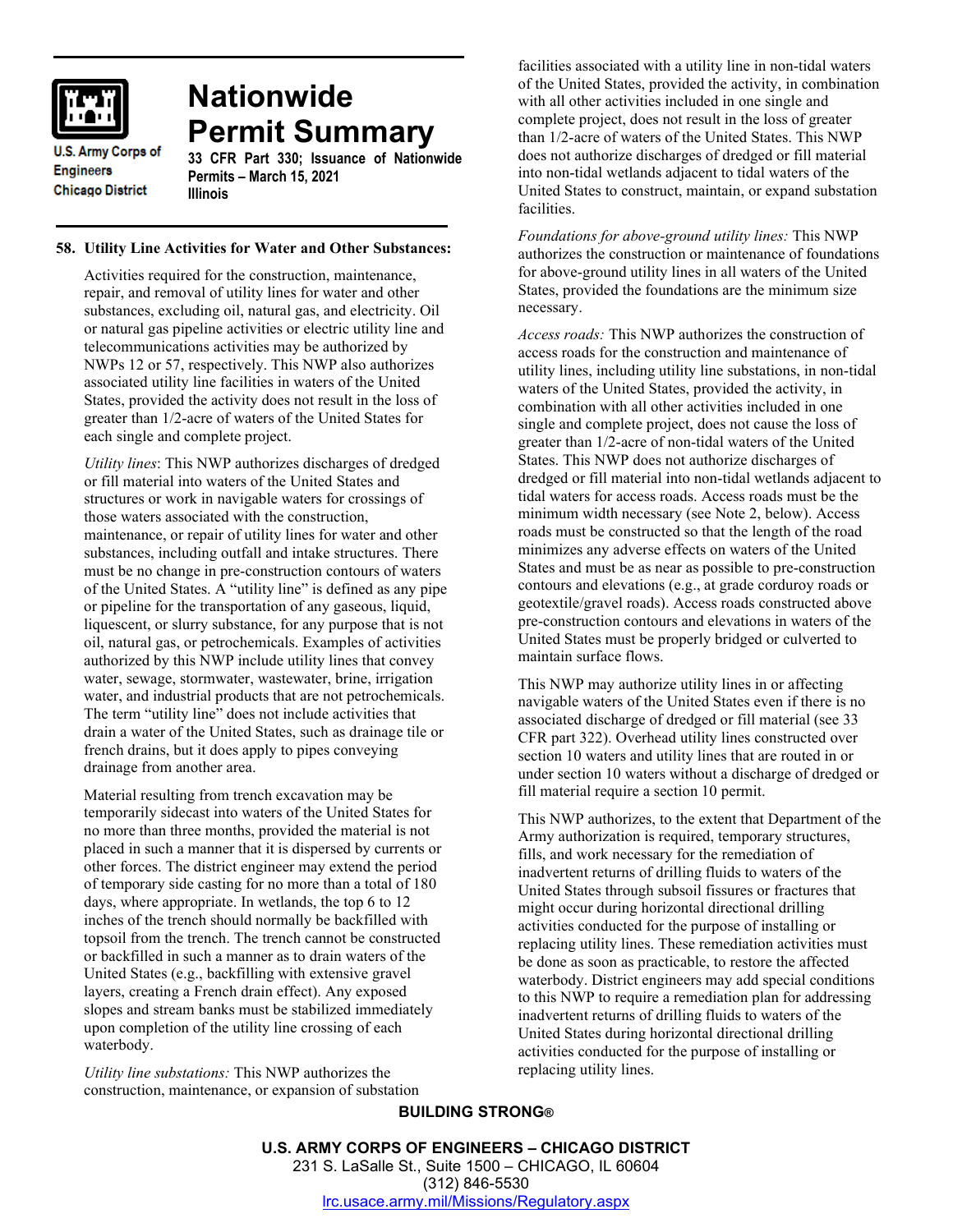This NWP also authorizes temporary structures, fills, and work, including the use of temporary mats, necessary to conduct the utility line activity. Appropriate measures must be taken to maintain normal downstream flows and minimize flooding to the maximum extent practicable, when temporary structures, work, and discharges of dredged or fill material, including cofferdams, are necessary for construction activities, access fills, or dewatering of construction sites. Temporary fills must consist of materials, and be placed in a manner, that will not be eroded by expected high flows. After construction, temporary fills must be removed in their entirety and the affected areas returned to pre-construction elevations. The areas affected by temporary fills must be revegetated, as appropriate.

**Notification**: The permittee must submit a preconstruction notification to the district engineer prior to commencing the activity if: (1) a section 10 permit is required; or (2) the discharge will result in the loss of greater than 1/10-acre of waters of the United States. (See general condition 32.) (Authorities: Sections 10 and 404)

**Note 1**: Where the utility line is constructed, installed, or maintained in navigable waters of the United States (i.e., section 10 waters) within the coastal United States, the Great Lakes, and United States territories, a copy of the NWP verification will be sent by the Corps to the National Oceanic and Atmospheric Administration (NOAA), National Ocean Service (NOS), for charting the utility line to protect navigation.

**Note 2**: For utility line activities crossing a single waterbody more than one time at separate and distant locations, or multiple waterbodies at separate and distant locations, each crossing is considered a single and complete project for purposes of NWP authorization. Utility line activities must comply with 33 CFR 330.6(d).

**Note 3:** Access roads used for both construction and maintenance may be authorized, provided they meet the terms and conditions of this NWP. Access roads used solely for construction of the utility line must be removed upon completion of the work, in accordance with the requirements for temporary fills.

**Note 4:** Pipes or pipelines used to transport gaseous, liquid, liquescent, or slurry substances over navigable waters of the United States are considered to be bridges, not utility lines, and may require a permit from the U.S. Coast Guard pursuant to section 9 of the Rivers and Harbors Act of 1899. However, any discharges of dredged or fill material into waters of the United States associated with such pipelines will require a section 404 permit (see NWP 15).

**Note 5**: This NWP authorizes utility line maintenance and repair activities that do not qualify for the Clean Water Act section 404(f) exemption for maintenance of currently serviceable fills or fill structures.

**Note 6:** For activities that require pre-construction notification, the PCN must include any other NWP(s), regional general permit(s), or individual permit(s) used or intended to be used to authorize any part of the proposed

project or any related activity, including other separate and distant crossings that require Department of the Army authorization but do not require pre-construction notification (see paragraph (b)(4) of general condition 32). The district engineer will evaluate the PCN in accordance with Section D, "District Engineer's Decision." The district engineer may require mitigation to ensure that the authorized activity results in no more than minimal individual and cumulative adverse environmental effects (see general condition 23).

#### A. **Regional Conditions**

 $\Box$  1. For NWP 12, NWP 57, and NWP 58, pre-construction notification is required in accordance with General Condition 32 for the following activities;

- $\Box$  (a) activities that involve mechanized land clearing in a forested wetland for the utility line right-of-way;
- $\Box$  (b) utility lines placed within, and parallel to or along a jurisdictional stream bed.

 $\Box$  2. Pre-construction notification in accordance with General Condition 32 is required for all proposed projects that result in the loss of greater than 300 linear feet of stream bed.

 $\Box$  3. Any bank stabilization activity involving a method that protrudes from the bank contours, such as jetties, stream barbs, and/or weirs, will require a pre-construction notification in accordance with General Condition 32.

#### B. **Nationwide Permit General Conditions**

Note: To qualify for NWP authorization, the prospective permittee must comply with the following general conditions, as applicable, in addition to any regional or case-specific conditions imposed by the division engineer or district engineer. Prospective permittees should contact the appropriate Corps district office to determine if regional conditions have been imposed on an NWP. Prospective permittees should also contact the appropriate Corps district office to determine the status of Clean Water Act Section 401 water quality certification and/or Coastal Zone Management Act consistency for an NWP. Every person who may wish to obtain permit authorization under one or more NWPs, or who is currently relying on an existing or prior permit authorization under one or more NWPs, has been and is on notice that all of the provisions of 33 CFR 330.1 through 330.6 apply to every NWP authorization. Note especially 33 CFR 330.5 relating to the modification, suspension, or revocation of any NWP authorization.

1. **Navigation**.

 $\Box$  (a) No activity may cause more than a minimal adverse effect on navigation.

 $\Box$  (b) Any safety lights and signals prescribed by the U.S. Coast Guard, through regulations or otherwise, must be installed and maintained at the permittee's expense on authorized facilities in navigable waters of the United States.

 $\Box$  (c) The permittee understands and agrees that, if future operations by the United States require the removal, relocation, or other alteration, of the structure or work herein authorized, or if, in the opinion of the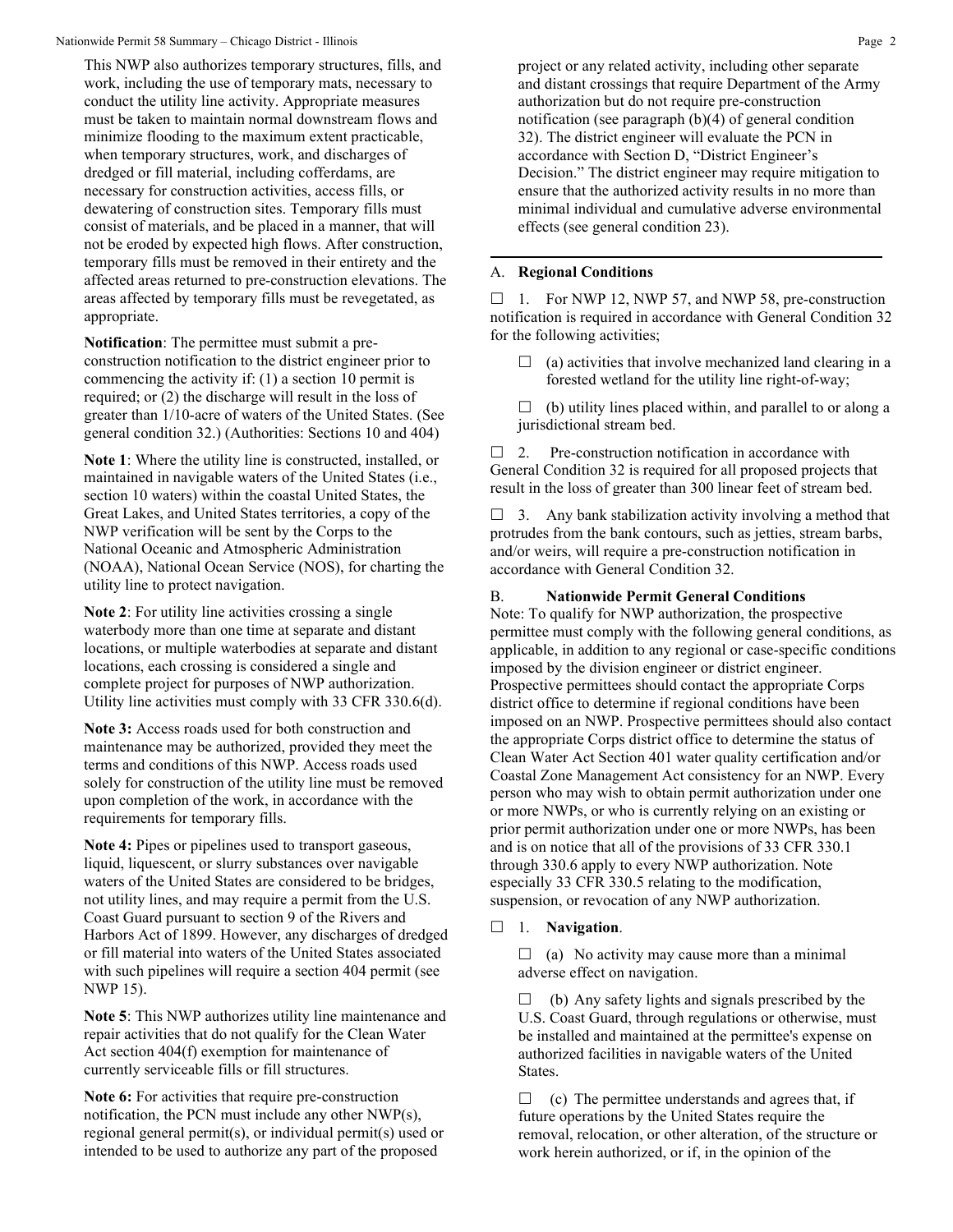Secretary of the Army or his authorized representative, said structure or work shall cause unreasonable obstruction to the free navigation of the navigable waters, the permittee will be required, upon due notice from the Corps of Engineers, to remove, relocate, or alter the structural work or obstructions caused thereby, without expense to the United States. No claim shall be made against the United States on account of any such removal or alteration.

□ 2. **Aquatic Life Movements.** No activity may substantially disrupt the necessary life cycle movements of those species of aquatic life indigenous to the waterbody, including those species that normally migrate through the area, unless the activity's primary purpose is to impound water. All permanent and temporary crossings of waterbodies shall be suitably culverted, bridged, or otherwise designed and constructed to maintain low flows to sustain the movement of those aquatic species. If a bottomless culvert cannot be used, then the crossing should be designed and constructed to minimize adverse effects to aquatic life movements.

 3. **Spawning Areas**. Activities in spawning areas during spawning seasons must be avoided to the maximum extent practicable. Activities that result in the physical destruction (e.g., through excavation, fill, or downstream smothering by substantial turbidity) of an important spawning area are not authorized.

 4. **Migratory Bird Breeding Areas.** Activities in waters of the United States that serve as breeding areas for migratory birds must be avoided to the maximum extent practicable.

 5. **Shellfish Beds**. No activity may occur in areas of concentrated shellfish populations, unless the activity is directly related to a shellfish harvesting activity authorized by NWPs 4 and 48, or is a shellfish seeding or habitat restoration activity authorized by NWP 27.

 6. **Suitable Material**. No activity may use unsuitable material (e.g., trash, debris, car bodies, asphalt, etc.). Material used for construction or discharged must be free from toxic pollutants in toxic amounts (see section 307 of the Clean Water Act).

 7. **Water Supply Intakes**. No activity may occur in the proximity of a public water supply intake, except where the activity is for the repair or improvement of public water supply intake structures or adjacent bank stabilization.

 8. **Adverse Effects from Impoundments**. If the activity creates an impoundment of water, adverse effects to the aquatic system due to accelerating the passage of water, and/or restricting its flow must be minimized to the maximum extent practicable.

 9. **Management of Water Flows**. To the maximum extent practicable, the pre-construction course, condition, capacity, and location of open waters must be maintained for each activity, including stream channelization, storm water management activities, and temporary and permanent road crossings, except as provided below. The activity must be constructed to withstand expected high flows. The activity must not restrict or impede the passage of normal or high flows, unless the primary purpose of the activity is to impound water or manage high flows. The activity may alter the pre-construction course, condition,

capacity, and location of open waters if it benefits the aquatic environment (e.g., stream restoration or relocation activities).

 10. **Fills Within 100-Year Floodplains**. The activity must comply with applicable FEMA-approved state or local floodplain management requirements.

□ 11. **Equipment**. Heavy equipment working in wetlands or mudflats must be placed on mats, or other measures must be taken to minimize soil disturbance.

 12. **Soil Erosion and Sediment Controls**. Appropriate soil erosion and sediment controls must be used and maintained in effective operating condition during construction, and all exposed soil and other fills, as well as any work below the ordinary high water mark or high tide line, must be permanently stabilized at the earliest practicable date. Permittees are encouraged to perform work within waters of the United States during periods of low-flow or no-flow, or during low tides.

 13. **Removal of Temporary Fills**. Temporary structures must be removed, to the maximum extent practicable, after their use has been discontinued. Temporary fills must be removed in their entirety and the affected areas returned to pre-construction elevations. The affected areas must be revegetated, as appropriate.

 14. **Proper Maintenance**. Any authorized structure or fill shall be properly maintained, including maintenance to ensure public safety and compliance with applicable NWP general conditions, as well as any activity-specific conditions added by the district engineer to an NWP authorization.

 15. **Single and Complete Project**. The activity must be a single and complete project. The same NWP cannot be used more than once for the same single and complete project.

## 16. **Wild and Scenic Rivers**.

 $\Box$  (a) No NWP activity may occur in a component of the National Wild and Scenic River System, or in a river officially designated by Congress as a "study river" for possible inclusion in the system while the river is in an official study status, unless the appropriate Federal agency with direct management responsibility for such river, has determined in writing that the proposed activity will not adversely affect the Wild and Scenic River designation or study status.

 $\Box$  (b) If a proposed NWP activity will occur in a component of the National Wild and Scenic River System, or in a river officially designated by Congress as a "study river" for possible inclusion in the system while the river is in an official study status, the permittee must submit a preconstruction notification (see general condition 32). The district engineer will coordinate the PCN with the Federal agency with direct management responsibility for that river. Permittees shall not begin the NWP activity until notified by the district engineer that the Federal agency with direct management responsibility for that river has determined in writing that the proposed NWP activity will not adversely affect the Wild and Scenic River designation or study status.

 $\Box$  (c) Information on Wild and Scenic Rivers may be obtained from the appropriate Federal land management agency responsible for the designated Wild and Scenic River or study river (e.g., National Park Service, U.S. Forest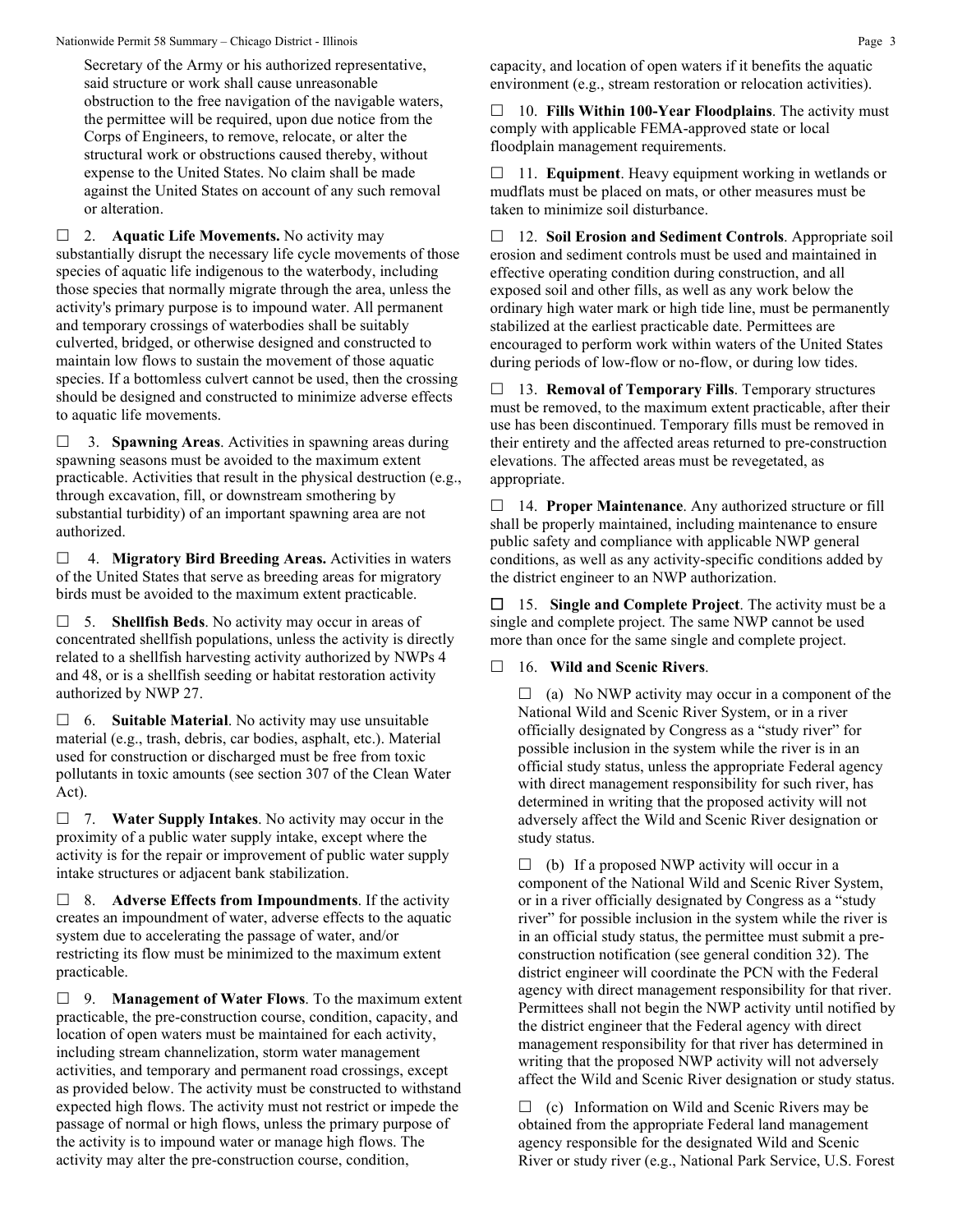Service, Bureau of Land Management, U.S. Fish and Wildlife Service). Information on these rivers is also available at: http://www.rivers.gov/.

 17. **Tribal Rights**. No activity or its operation may impair reserved tribal rights, including, but not limited to, reserved water rights and treaty fishing and hunting rights.

#### 18. **Endangered Species**.

 $\Box$  (a) No activity is authorized under any NWP which is likely to directly or indirectly jeopardize the continued existence of a threatened or endangered species or a species proposed for such designation, as identified under the Federal Endangered Species Act (ESA), or which will directly or indirectly destroy or adversely modify the critical habitat of such species. No activity is authorized under any NWP which "may affect" a listed species or critical habitat, unless ESA section 7 consultation addressing the consequences of the proposed activity on listed species or critical habitat has been completed. See 50 CFR 402.02 for the definition of "effects of the action" for the purposes of ESA section 7 consultation, as well as 50 CFR 402.17, which provides further explanation under ESA section 7 regarding "activities that are reasonably certain to occur" and "consequences caused by the proposed action."

 $\Box$  (b) Federal agencies should follow their own procedures for complying with the requirements of the ESA (see 33 CFR 330.4 $(f)(1)$ ). If pre-construction notification is required for the proposed activity, the Federal permittee must provide the district engineer with the appropriate documentation to demonstrate compliance with those requirements. The district engineer will verify that the appropriate documentation has been submitted. If the appropriate documentation has not been submitted, additional ESA section 7 consultation may be necessary for the activity and the respective federal agency would be responsible for fulfilling its obligation under section 7 of the ESA.

 $\Box$  (c) Non-federal permittees must submit a preconstruction notification to the district engineer if any listed species (or species proposed for listing) or designated critical habitat (or critical habitat proposed such designation) might be affected or is in the vicinity of the activity, or if the activity is located in designated critical habitat or critical habitat proposed for such designation, and shall not begin work on the activity until notified by the district engineer that the requirements of the ESA have been satisfied and that the activity is authorized. For activities that might affect Federally-listed endangered or threatened species (or species proposed for listing) or designated critical habitat (or critical habitat proposed for such designation), the pre-construction notification must include the name(s) of the endangered or threatened species (or species proposed for listing) that might be affected by the proposed activity or that utilize the designated critical habitat (or critical habitat proposed for such designation) that might be affected by the proposed activity. The district engineer will determine whether the proposed activity "may affect" or will have "no effect" to listed species and designated critical habitat and will notify the non-Federal applicant of the Corps'

determination within 45 days of receipt of a complete preconstruction notification. For activities where the non-Federal applicant has identified listed species (or species proposed for listing) or designated critical habitat (or critical habitat proposed for such designation) that might be affected or is in the vicinity of the activity, and has so notified the Corps, the applicant shall not begin work until the Corps has provided notification that the proposed activity will have "no effect" on listed species (or species proposed for listing or designated critical habitat (or critical habitat proposed for such designation), or until ESA section 7 consultation or conference has been completed. If the non-Federal applicant has not heard back from the Corps within 45 days, the applicant must still wait for notification from the Corps.

 $\Box$  (d) As a result of formal or informal consultation with the FWS or NMFS the district engineer may add species-specific permit conditions to the NWPs.

 $\Box$  (e) Authorization of an activity by an NWP does not authorize the "take" of a threatened or endangered species as defined under the ESA. In the absence of separate authorization (e.g., an ESA Section 10 Permit, a Biological Opinion with "incidental take" provisions, etc.) from the FWS or the NMFS, the Endangered Species Act prohibits any person subject to the jurisdiction of the United States to take a listed species, where "take" means to harass, harm, pursue, hunt, shoot, wound, kill, trap, capture, or collect, or to attempt to engage in any such conduct. The word "harm" in the definition of "take" means an act which actually kills or injures wildlife. Such an act may include significant habitat modification or degradation where it actually kills or injures wildlife by significantly impairing essential behavioral patterns, including breeding, feeding or sheltering.

 $\Box$  (f) If the non-federal permittee has a valid ESA section  $10(a)(1)(B)$  incidental take permit with an approved Habitat Conservation Plan for a project or a group of projects that includes the proposed NWP activity, the non-federal applicant should provide a copy of that ESA section  $10(a)(1)(B)$  permit with the PCN required by paragraph (c) of this general condition. The district engineer will coordinate with the agency that issued the ESA section  $10(a)(1)(B)$  permit to determine whether the proposed NWP activity and the associated incidental take were considered in the internal ESA section 7 consultation conducted for the ESA section  $10(a)(1)(B)$  permit. If that coordination results in concurrence from the agency that the proposed NWP activity and the associated incidental take were considered in the internal ESA section 7 consultation for the ESA section  $10(a)(1)(B)$  permit, the district engineer does not need to conduct a separate ESA section 7 consultation for the proposed NWP activity. The district engineer will notify the non-federal applicant within 45 days of receipt of a complete pre-construction notification whether the ESA section  $10(a)(1)(B)$  permit covers the proposed NWP activity or whether additional ESA section 7 consultation is required.

 $\Box$  (g) Information on the location of threatened and endangered species and their critical habitat can be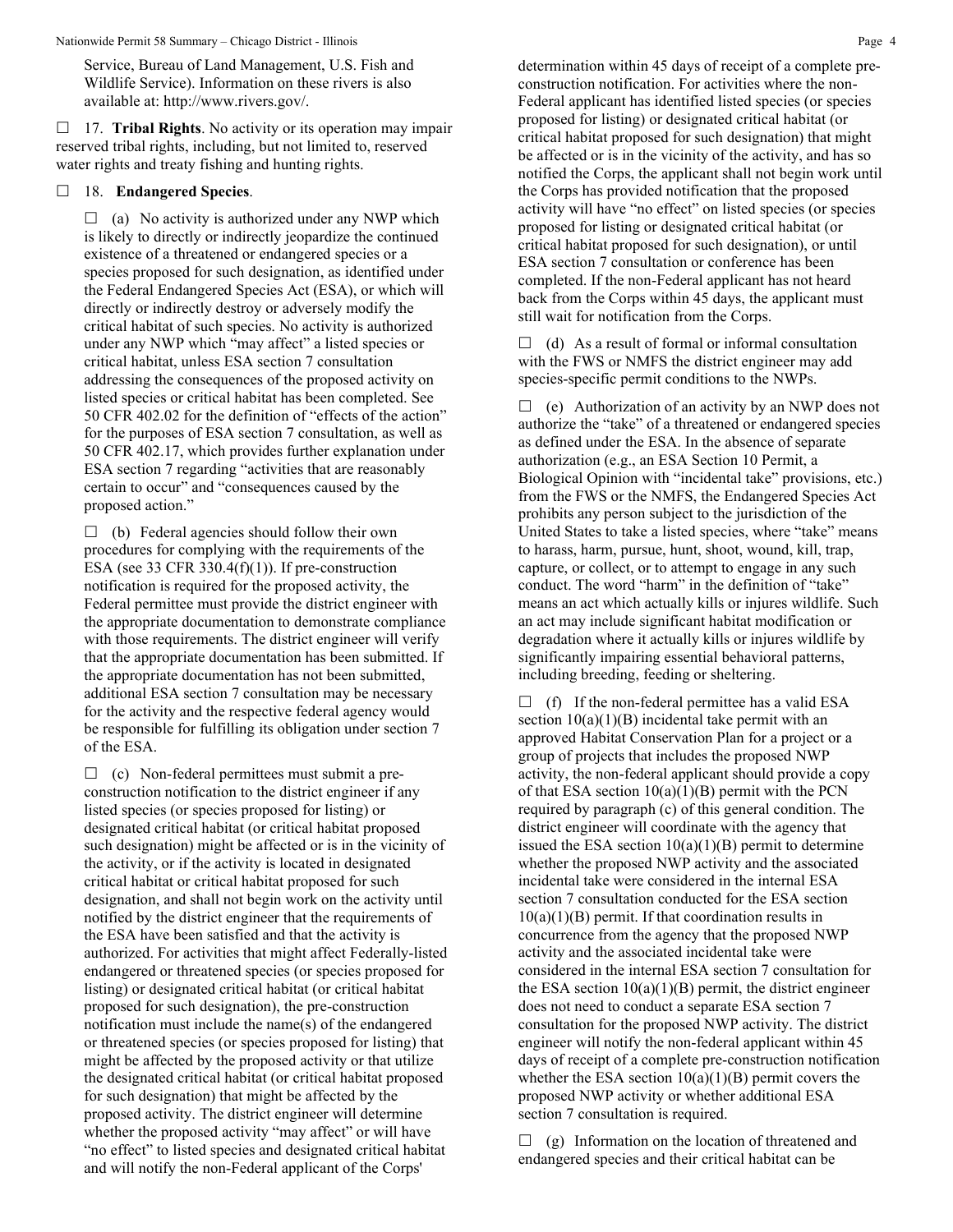obtained directly from the offices of the FWS and NMFS or their world wide web pages at http://www.fws.gov/ or http://www.fws.gov/ipac and

http://www.nmfs.noaa.gov/pr/species/esa/ respectively.

 19. **Migratory Birds and Bald and Golden Eagles**. The permittee is responsible for ensuring that an action authorized by NWP complies with the Migratory Bird Treaty Act and the Bald and Golden Eagle Protection Act. The permittee is responsible for contacting the appropriate local office of the U.S. Fish and Wildlife Service to determine what measures, if any, are necessary or appropriate to reduce adverse effects to migratory birds or eagles, including whether "incidental take" permits are necessary and available under the Migratory Bird Treaty Act or Bald and Golden Eagle Protection Act for a particular activity.

### 20. **Historic Properties**.

 $\Box$  (a) No activity is authorized under any NWP which may have the potential to cause effects to properties listed, or eligible for listing, in the National Register of Historic Places until the requirements of Section 106 of the National Historic Preservation Act (NHPA) have been satisfied.

 $\Box$  (b) Federal permittees should follow their own procedures for complying with the requirements of section 106 of the National Historic Preservation Act (see 33 CFR 330.4 $(g)(1)$ ). If pre-construction notification is required for the proposed NWP activity, the Federal permittee must provide the district engineer with the appropriate documentation to demonstrate compliance with those requirements. The district engineer will verify that the appropriate documentation has been submitted. If the appropriate documentation is not submitted, then additional consultation under section 106 may be necessary. The respective federal agency is responsible for fulfilling its obligation to comply with section 106.

 $\Box$  (c) Non-federal permittees must submit a preconstruction notification to the district engineer if the NWP activity might have the potential to cause effects to any historic properties listed on, determined to be eligible for listing on, or potentially eligible for listing on the National Register of Historic Places, including previously unidentified properties. For such activities, the preconstruction notification must state which historic properties might have the potential to be affected by the proposed NWP activity or include a vicinity map indicating the location of the historic properties or the potential for the presence of historic properties. Assistance regarding information on the location of, or potential for, the presence of historic properties can be sought from the State Historic Preservation Officer, Tribal Historic Preservation Officer, or designated tribal representative, as appropriate, and the National Register of Historic Places (see 33 CFR 330.4(g)). When reviewing pre-construction notifications, district engineers will comply with the current procedures for addressing the requirements of section 106 of the National Historic Preservation Act. The district engineer shall make a reasonable and good faith effort to carry out appropriate identification efforts commensurate with potential impacts, which may include background research, consultation, oral history interviews, sample

field investigation, and/or field survey. Based on the information submitted in the PCN and these identification efforts, the district engineer shall determine whether the proposed NWP activity has the potential to cause effects on the historic properties. Section 106 consultation is not required when the district engineer determines that the activity does not have the potential to cause effects on historic properties (see 36 CFR 800.3(a)). Section 106 consultation is required when the district engineer determines that the activity has the potential to cause effects on historic properties. The district engineer will conduct consultation with consulting parties identified under 36 CFR 800.2(c) when he or she makes any of the following effect determinations for the purposes of section 106 of the NHPA: No historic properties affected, no adverse effect, or adverse effect.

 $\Box$  (d) Where the non-Federal applicant has identified historic properties on which the proposed NWP activity might have the potential to cause effects and has so notified the Corps, the non-Federal applicant shall not begin the activity until notified by the district engineer either that the activity has no potential to cause effects to historic properties or that NHPA section 106 consultation has been completed. For non-federal permittees, the district engineer will notify the prospective permittee within 45 days of receipt of a complete pre-construction notification whether NHPA section 106 consultation is required. If NHPA section 106 consultation is required, the district engineer will notify the non-Federal applicant that he or she cannot begin the activity until section 106 consultation is completed. If the non-Federal applicant has not heard back from the Corps within 45 days, the applicant must still wait for notification from the Corps.

 $\Box$  (e) Prospective permittees should be aware that section 110k of the NHPA (54 U.S.C. 306113) prevents the Corps from granting a permit or other assistance to an applicant who, with intent to avoid the requirements of section 106 of the NHPA, has intentionally significantly adversely affected a historic property to which the permit would relate, or having legal power to prevent it, allowed such significant adverse effect to occur, unless the Corps, after consultation with the Advisory Council on Historic Preservation (ACHP), determines that circumstances justify granting such assistance despite the adverse effect created or permitted by the applicant. If circumstances justify granting the assistance, the Corps is required to notify the ACHP and provide documentation specifying the circumstances, the degree of damage to the integrity of any historic properties affected, and proposed mitigation. This documentation must include any views obtained from the applicant, SHPO/THPO, appropriate Indian tribes if the undertaking occurs on or affects historic properties on tribal lands or affects properties of interest to those tribes, and other parties known to have a legitimate interest in the impacts to the permitted activity on historic properties.

 21. **Discovery of Previously Unknown Remains and Artifacts**. Permittees that discover any previously unknown historic, cultural or archeological remains and artifacts while accomplishing the activity authorized by NWP, they must immediately notify the district engineer of what they have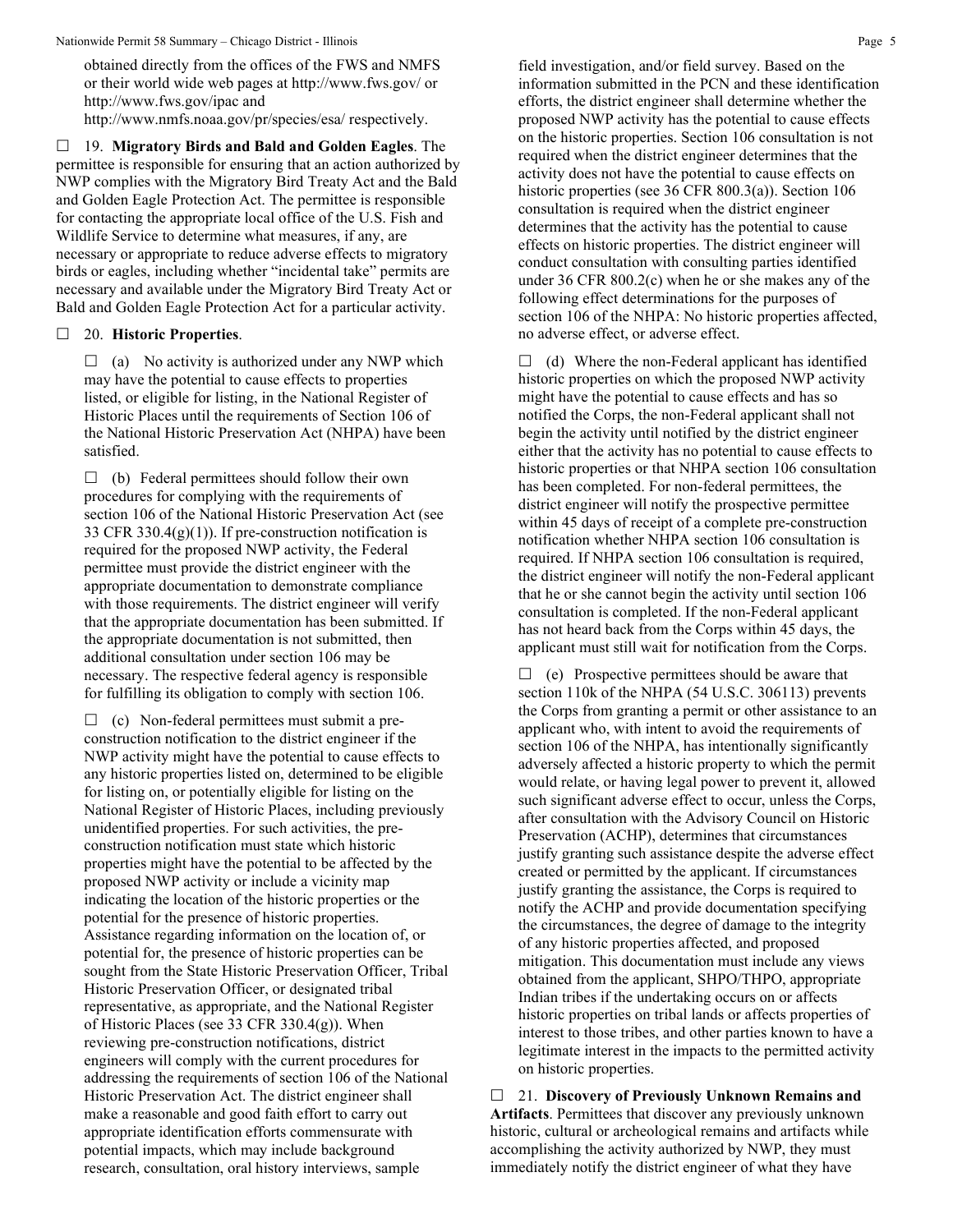found, and to the maximum extent practicable, avoid construction activities that may affect the remains and artifacts until the required coordination has been completed. The district engineer will initiate the Federal, Tribal, and state coordination required to determine if the items or remains warrant a recovery effort or if the site is eligible for listing in the National Register of Historic Places.

 **22. Designated Critical Resource Waters**. Critical resource waters include, NOAA-managed marine sanctuaries and marine monuments, and National Estuarine Research Reserves. The district engineer may designate, after notice and opportunity for public comment, additional waters officially designated by a state as having particular environmental or ecological significance, such as outstanding national resource waters or state natural heritage sites. The district engineer may also designate additional critical resource waters after notice and opportunity for public comment.

 $\Box$  (a) Discharges of dredged or fill material into waters of the United States are not authorized by NWPs 7, 12, 14, 16, 17, 21, 29, 31, 35, 39, 40, 42, 43, 44, 49, 50, 51, 52, 57, and 58 for any activity within, or directly affecting, critical resource waters, including wetlands adjacent to such waters.

 $\Box$  (b) For NWPs 3, 8, 10, 13, 15, 18, 19, 22, 23, 25, 27, 28, 30, 33, 34, 36, 37, 38, and 54, notification is required in accordance with general condition 32, for any activity proposed by permittees in the designated critical resource waters including wetlands adjacent to those waters. The district engineer may authorize activities under these NWPs only after she or he determines that the impacts to the critical resource waters will be no more than minimal.

 **23. Mitigation**. The district engineer will consider the following factors when determining appropriate and practicable mitigation necessary to ensure that the individual and cumulative adverse environmental effects are no more than minimal:

 $\Box$  (a) The activity must be designed and constructed to avoid and minimize adverse effects, both temporary and permanent, to waters of the United States to the maximum extent practicable at the project site (i.e., on site).

 $\Box$  (b) Mitigation in all its forms (avoiding, minimizing, rectifying, reducing, or compensating for resource losses) will be required to the extent necessary to ensure that the individual and cumulative adverse environmental effects are no more than minimal.

 $\Box$  (c) Compensatory mitigation at a minimum one-forone ratio will be required for all wetland losses that exceed 1/10-acre and require pre-construction notification, unless the district engineer determines in writing that either some other form of mitigation would be more environmentally appropriate or the adverse environmental effects of the proposed activity are no more than minimal, and provides an activity-specific waiver of this requirement. For wetland losses of 1/10 acre or less that require pre-construction notification, the district engineer may determine on a case-by-case basis that compensatory mitigation is required to ensure that the activity results in only minimal adverse environmental effects.

 $\Box$  (d) Compensatory mitigation at a minimum one-forone ratio will be required for all losses of stream bed that exceed 3/100-acre and require pre-construction notification, unless the district engineer determines in writing that either some other form of mitigation would be more environmentally appropriate or the adverse environmental effects of the proposed activity are no more than minimal, and provides an activity-specific waiver of this requirement. This compensatory mitigation requirement may be satisfied through the restoration or enhancement of riparian areas next to streams in accordance with paragraph (e) of this general condition. For losses of stream bed of 3/100-acre or less that require pre-construction notification, the district engineer may determine on a case-by-case basis that compensatory mitigation is required to ensure that the activity results in only minimal adverse environmental effects. Compensatory mitigation for losses of streams should be provided, if practicable, through stream rehabilitation, enhancement, or preservation, since streams are difficultto-replace resources (see  $33 \text{ CFR } 332.3(e)(3)$ ).

 $\Box$  (e) Compensatory mitigation plans for NWP activities in or near streams or other open waters will normally include a requirement for the restoration or enhancement, maintenance, and legal protection (e.g., conservation easements) of riparian areas next to open waters. In some cases, the restoration or maintenance/protection of riparian areas may be the only compensatory mitigation required. If restoring riparian areas involves planting vegetation, only native species should be planted. The width of the required riparian area will address documented water quality or aquatic habitat loss concerns. Normally, the riparian area will be 25 to 50 feet wide on each side of the stream, but the district engineer may require slightly wider riparian areas to address documented water quality or habitat loss concerns. If it is not possible to restore or maintain/protect a riparian area on both sides of a stream, or if the waterbody is a lake or coastal waters, then restoring or maintaining/protecting a riparian area along a single bank or shoreline may be sufficient.

Where both wetlands and open waters exist on the project site, the district engineer will determine the appropriate compensatory mitigation (e.g., riparian areas and/or wetlands compensation) based on what is best for the aquatic environment on a watershed basis. In cases where riparian areas are determined to be the most appropriate form of minimization or compensatory mitigation, the district engineer may waive or reduce the requirement to provide wetland compensatory mitigation for wetland losses.

 $\Box$  (f) Compensatory mitigation projects provided to offset losses of aquatic resources must comply with the applicable provisions of 33 CFR part 332.

 $\Box$  (1) The prospective permittee is responsible for proposing an appropriate compensatory mitigation option if compensatory mitigation is necessary to ensure that the activity results in no more than minimal adverse environmental effects. For the NWPs, the preferred mechanism for providing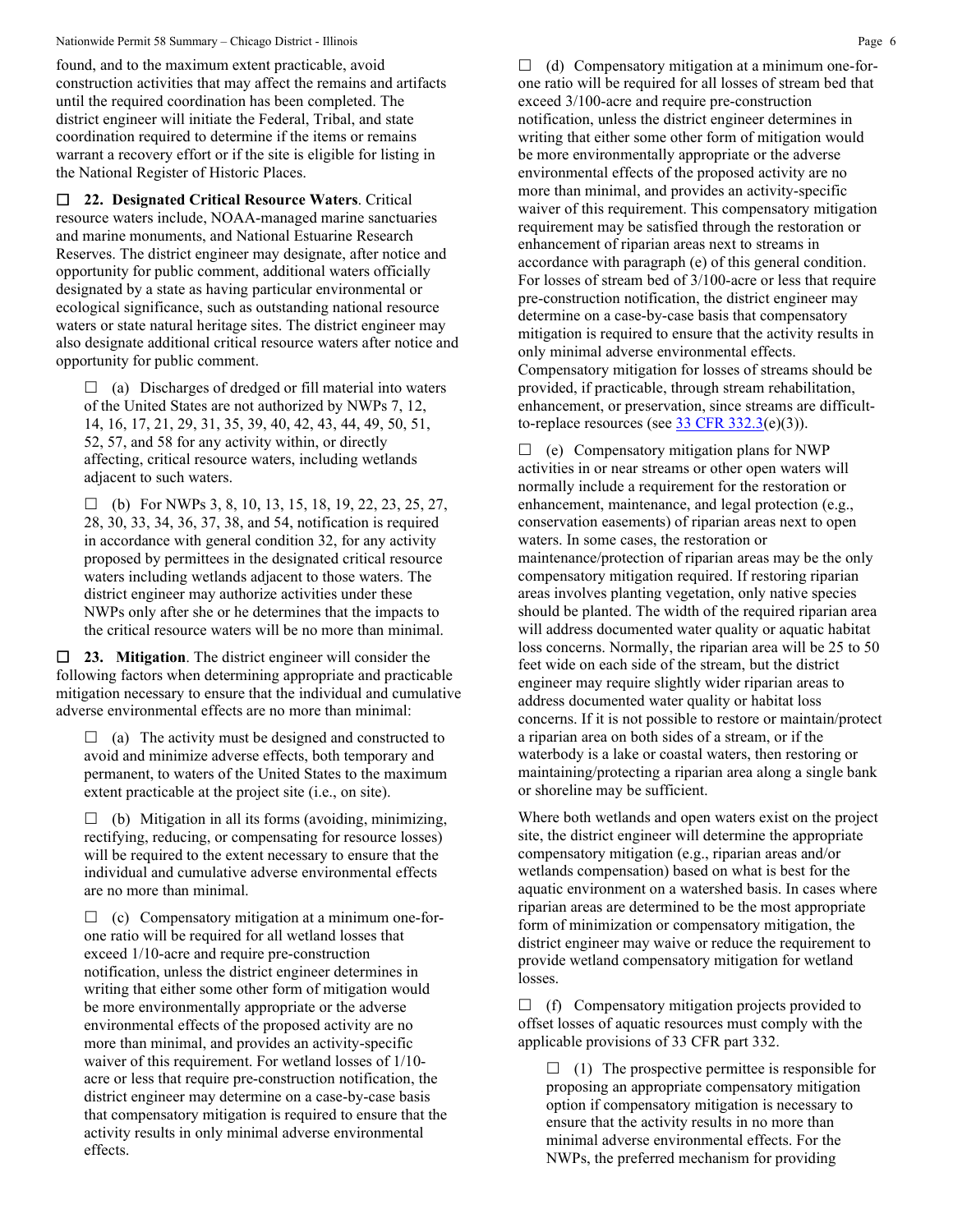compensatory mitigation is mitigation bank credits or in-lieu fee program credits (see 33 CFR 332.3(b)(2) and (3)). However, if an appropriate number and type of mitigation bank or in-lieu credits are not available at the time the PCN is submitted to the district engineer, the district engineer may approve the use of permittee-responsible mitigation.

 $\Box$  (2) The amount of compensatory mitigation required by the district engineer must be sufficient to ensure that the authorized activity results in no more than minimal individual and cumulative adverse environmental effects (see 33 CFR 330.1(e)(3)). (See also 33 CFR 332.3(f).)

 $\Box$  (3) Since the likelihood of success is greater and the impacts to potentially valuable uplands are reduced, aquatic resource restoration should be the first compensatory mitigation option considered for permittee-responsible mitigation.

 $\Box$  (4) If permittee-responsible mitigation is the proposed option, the prospective permittee is responsible for submitting a mitigation plan. A conceptual or detailed mitigation plan may be used by the district engineer to make the decision on the NWP verification request, but a final mitigation plan that addresses the applicable requirements of 33 CFR  $332.4(c)(2)$  through (14) must be approved by the district engineer before the permittee begins work in waters of the United States, unless the district engineer determines that prior approval of the final mitigation plan is not practicable or not necessary to ensure timely completion of the required compensatory mitigation (see 33 CFR 332.3(k)(3)).

 $\Box$  (5) If mitigation bank or in-lieu fee program credits are the proposed option, the mitigation plan needs to address only the baseline conditions at the impact site and the number of credits to be provided (see 33 CFR 332.4(c)(1)(ii)).

 $\Box$  (6) Compensatory mitigation requirements (e.g., resource type and amount to be provided as compensatory mitigation, site protection, ecological performance standards, monitoring requirements) may be addressed through conditions added to the NWP authorization, instead of components of a compensatory mitigation plan (see 33 CFR  $332.4(c)(1)(ii)$ ).

 $\Box$  (g) Compensatory mitigation will not be used to increase the acreage losses allowed by the acreage limits of the NWPs. For example, if an NWP has an acreage limit of 1/2-acre, it cannot be used to authorize any NWP activity resulting in the loss of greater than 1/2-acre of waters of the United States, even if compensatory mitigation is provided that replaces or restores some of the lost waters. However, compensatory mitigation can and should be used, as necessary, to ensure that an NWP activity already meeting the established acreage limits also satisfies the no more than minimal impact requirement for the NWPs.

 $\Box$  (h) Permittees may propose the use of mitigation banks, in-lieu fee programs, or permittee-responsible mitigation. When developing a compensatory mitigation proposal, the permittee must consider appropriate and practicable options consistent with the framework at 33 CFR 332.3(b). For activities resulting in the loss of marine or estuarine resources, permittee-responsible mitigation may be environmentally preferable if there are no mitigation banks or in-lieu fee programs in the area that have marine or estuarine credits available for sale or transfer to the permittee. For permittee-responsible mitigation, the special conditions of the NWP verification must clearly indicate the party or parties responsible for the implementation and performance of the compensatory mitigation project, and, if required, its long-term management.

 $\Box$  (i) Where certain functions and services of waters of the United States are permanently adversely affected by a regulated activity, such as discharges of dredged or fill material into waters of the United States that will convert a forested or scrub-shrub wetland to a herbaceous wetland in a permanently maintained utility line right-of-way, mitigation may be required to reduce the adverse environmental effects of the activity to the no more than minimal level.

 **24. Safety of Impoundment Structures**. To ensure that all impoundment structures are safely designed, the district engineer may require non-Federal applicants to demonstrate that the structures comply with established state dam safety criteria or have been designed by qualified persons. The district engineer may also require documentation that the design has been independently reviewed by similarly qualified persons, and appropriate modifications made to ensure safety.

## **25. Water Quality**.

 $\Box$  (a) Where the certifying authority (state, authorized tribe, or EPA, as appropriate) has not previously certified compliance of an NWP with CWA section 401, a CWA section 401 water quality certification for the proposed discharge must be obtained or waived (see 33 CFR [330.4\(](https://www.federalregister.gov/select-citation/2021/01/13/33-CFR-330.4)c)). If the permittee cannot comply with all of the conditions of a water quality certification previously issued by certifying authority for the issuance of the NWP, then the permittee must obtain a water quality certification or waiver for the proposed discharge in order for the activity to be authorized by an NWP.

 $\Box$  (b) If the NWP activity requires pre-construction notification and the certifying authority has not previously certified compliance of an NWP with CWA section 401, the proposed discharge is not authorized by an NWP until water quality certification is obtained or waived. If the certifying authority issues a water quality certification for the proposed discharge, the permittee must submit a copy of the certification to the district engineer. The discharge is not authorized by an NWP until the district engineer has notified the permittee that the water quality certification requirement has been satisfied by the issuance of a water quality certification or a waiver.

 $\Box$  (c) The district engineer or certifying authority may require additional water quality management measures to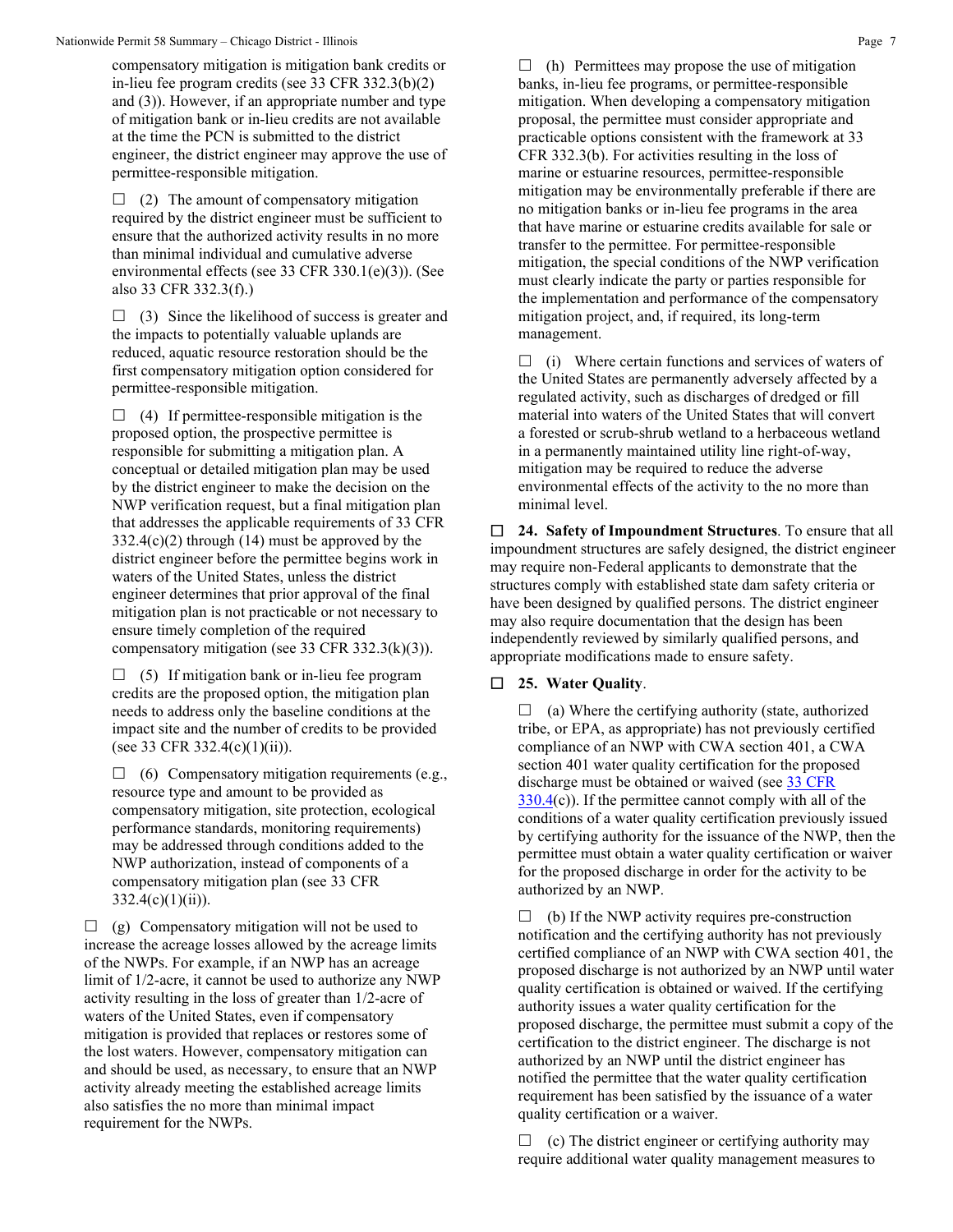ensure that the authorized activity does not result in more than minimal degradation of water quality.

 **26. Coastal Zone Management**. In coastal states where an NWP has not previously received a state coastal zone management consistency concurrence, an individual state coastal zone management consistency concurrence must be obtained, or a presumption of concurrence must occur (see 33 CFR 330.4(d)). If the permittee cannot comply with all of the conditions of a coastal zone management consistency concurrence previously issued by the state, then the permittee must obtain an individual coastal zone management consistency concurrence or presumption of concurrence in order for the activity to be authorized by NWP. The district engineer or a state may require additional measures to ensure that the authorized activity is consistent with state coastal zone management requirements.

 **27. Regional and Case-By-Case Conditions**. The activity must comply with any regional conditions that may have been added by the Division Engineer (see 33 CFR 330.4(e)) and with any case specific conditions added by the Corps or by the state, Indian Tribe, or U.S. EPA in its CWA section 401 Water Quality Certification, or by the state in its Coastal Zone Management Act consistency determination.

 **28. Use of Multiple Nationwide Permits**. The use of more than one NWP for a single and complete project is authorized, subject to the following restrictions:

 (a) If only one of the NWPs used to authorize the single and complete project has a specified acreage limit, the acreage loss of waters of the United States cannot exceed the acreage limit of the NWP with the highest specified acreage limit. For example, if a road crossing over tidal waters is constructed under NWP 14, with associated bank stabilization authorized by NWP 13, the maximum acreage loss of waters of the United States for the total project cannot exceed 1/3-acre.

 $\Box$  (b) If one or more of the NWPs used to authorize the single and complete project has specified acreage limits, the acreage loss of waters of the United States authorized by those NWPs cannot exceed their respective specified acreage limits. For example, if a commercial development is constructed under NWP 39, and the single and complete project includes the filling of an upland ditch authorized by NWP 46, the maximum acreage loss of waters of the United States for the commercial development under NWP 39 cannot exceed 1/2-acre, and the total acreage loss of waters of United States due to the NWP 39 and 46 activities cannot exceed 1 acre.

 **29. Transfer of Nationwide Permit Verifications**. If the permittee sells the property associated with a nationwide permit verification, the permittee may transfer the nationwide permit verification to the new owner by submitting a letter to the appropriate Corps district office to validate the transfer. A copy of the nationwide permit verification must be attached to the letter, and the letter must contain the following statement and signature:

"When the structures or work authorized by this nationwide permit are still in existence at the time the property is transferred, the terms and conditions of this nationwide permit, including any special conditions, will continue to be binding on (Transferee)

sign and date below."

(Date)

 **30. Compliance Certification**. Each permittee who receives an NWP verification letter from the Corps must provide a signed certification documenting completion of the authorized activity and implementation of any required compensatory mitigation. The success of any required permittee-responsible mitigation, including the achievement of ecological performance standards, will be addressed separately by the district engineer. The Corps will provide the permittee the certification document with the NWP verification letter. The certification document will include:

 $\Box$  (a) A statement that the authorized activity was done in accordance with the NWP authorization, including any general, regional, or activity-specific conditions;

 $\Box$  (b) A statement that the implementation of any required compensatory mitigation was completed in accordance with the permit conditions. If credits from a mitigation bank or in-lieu fee program are used to satisfy the compensatory mitigation requirements, the certification must include the documentation required by 33 CFR 332.3(l)(3) to confirm that the permittee secured the appropriate number and resource type of credits; and

 $\Box$  (c) The signature of the permittee certifying the completion of the activity and mitigation.

The completed certification document must be submitted to the district engineer within 30 days of completion of the authorized activity or the implementation of any required compensatory mitigation, whichever occurs later.

 **31. Activities Affecting Structures or Works Built by the United States.** If an NWP activity also requires review by, or permission from, the Corps pursuant to 33 U.S.C. 408 because it will alter or temporarily or permanently occupy or use a U.S. Army Corps of Engineers (USACE) federally authorized Civil Works project (a "USACE project"), the prospective permittee must submit a pre-construction notification. See paragraph (b)(10) of general condition 32. An activity that requires section 408 permission and/or review is not authorized by NWP until the appropriate Corps office issues the section 408 permission or completes its review to alter, occupy, or use the USACE project, and the district engineer issues a written NWP verification.

## **32. Pre-Construction Notification**.

 $\Box$  (a) **Timing**. Where required by the terms of the NWP, the prospective permittee must notify the district engineer by submitting a pre-construction notification (PCN) as early as possible. The district engineer must determine if the PCN is complete within 30 calendar days of the date of receipt and, if the PCN is determined to be incomplete, notify the prospective permittee within that 30 day period to request the additional information necessary to make the PCN complete. The request must specify the information needed to make the PCN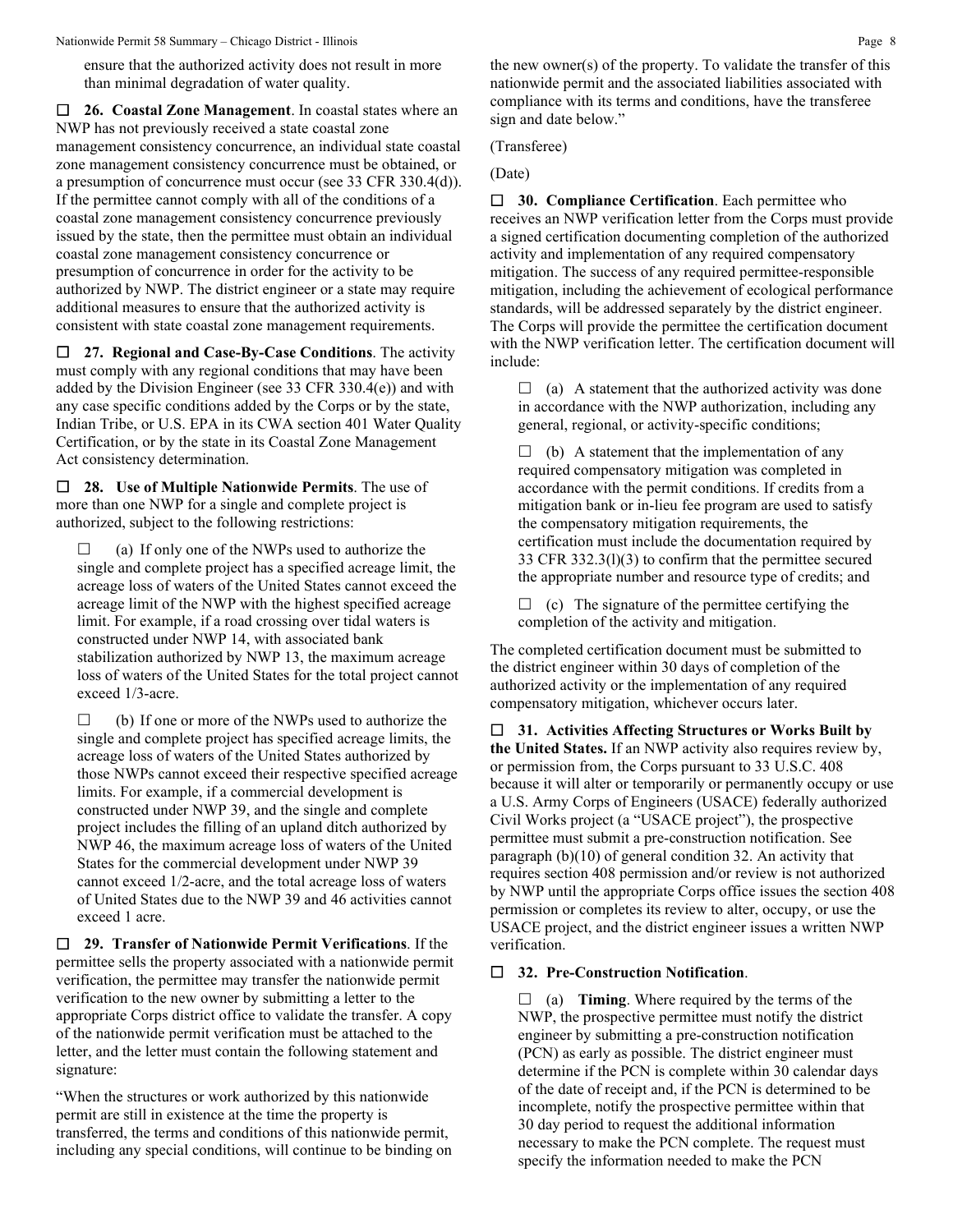complete. As a general rule, district engineers will request additional information necessary to make the PCN complete only once. However, if the prospective permittee does not provide all of the requested information, then the district engineer will notify the prospective permittee that the PCN is still incomplete and the PCN review process will not commence until all of the requested information has been received by the district engineer. The prospective permittee shall not begin the activity until either:

 $\Box$  (1) He or she is notified in writing by the district engineer that the activity may proceed under the NWP with any special conditions imposed by the district or division engineer; or

 $\Box$  (2) 45 calendar days have passed from the district engineer's receipt of the complete PCN and the prospective permittee has not received written notice from the district or division engineer. However, if the permittee was required to notify the Corps pursuant to general condition 18 that listed species or critical habitat might be affected or are in the vicinity of the activity, or to notify the Corps pursuant to general condition 20 that the activity might have the potential to cause effects to historic properties, the permittee cannot begin the activity until receiving written notification from the Corps that there is "no effect" on listed species or "no potential to cause effects" on historic properties, or that any consultation required under Section 7 of the Endangered Species Act (see 33 CFR 330.4(f)) and/or section 106 of the National Historic Preservation Act (see 33 CFR 330.4(g)) has been completed. If the proposed activity requires a written waiver to exceed specified limits of an NWP, the permittee may not begin the activity until the district engineer issues the waiver. If the district or division engineer notifies the permittee in writing that an individual permit is required within 45 calendar days of receipt of a complete PCN, the permittee cannot begin the activity until an individual permit has been obtained. Subsequently, the permittee's right to proceed under the NWP may be modified, suspended, or revoked only in accordance with the procedure set forth in 33 CFR 330.5(d)(2).

 (b) **Contents of Pre-Construction Notification**. The PCN must be in writing and include the following information:

 $\Box$  (1) Name, address and telephone numbers of the prospective permittee;

 $\Box$  (2) Location of the proposed activity;

 $\Box$  (3) Identify the specific NWP or NWP(s) the prospective permittee wants to use to authorize the proposed activity;

 $\Box$  (4) (i) A description of the proposed activity; the activity's purpose; direct and indirect adverse environmental effects the activity would cause, including the anticipated amount of loss of wetlands, other special aquatic sites, and other waters expected

to result from the NWP activity, in acres, linear feet, or other appropriate unit of measure; a description of any proposed mitigation measures intended to reduce the adverse environmental effects caused by the proposed activity; and any other NWP(s), regional general permit(s), or individual permit(s) used or intended to be used to authorize any part of the proposed project or any related activity, including other separate and distant crossings for linear projects that require Department of the Army authorization but do not require pre-construction notification. The description of the proposed activity and any proposed mitigation measures should be sufficiently detailed to allow the district engineer to determine that the adverse environmental effects of the activity will be no more than minimal and to determine the need for compensatory mitigation or other mitigation measures.

 $\Box$  (ii) For linear projects where one or more single and complete crossings require preconstruction notification, the PCN must include the quantity of anticipated losses of wetlands, other special aquatic sites, and other waters for each single and complete crossing of those wetlands, other special aquatic sites, and other waters (including those single and complete crossings authorized by NWP but do not require PCNs). This information will be used by the district engineer to evaluate the cumulative adverse environmental effects of the proposed linear project, and does not change those non-PCN NWP activities into NWP PCNs.

 $\Box$  (iii) Sketches should be provided when necessary to show that the activity complies with the terms of the NWP. (Sketches usually clarify the activity and when provided results in a quicker decision. Sketches should contain sufficient detail to provide an illustrative description of the proposed activity (e.g., a conceptual plan), but do not need to be detailed engineering plans);

 $\Box$  (5) The PCN must include a delineation of wetlands, other special aquatic sites, and other waters, such as lakes and ponds, perennial, and intermittent, on the project site. Wetland delineations must be prepared in accordance with the current method required by the Corps. The permittee may ask the Corps to delineate the special aquatic sites and other waters on the project site, but there may be a delay if the Corps does the delineation, especially if the project site is large or contains many wetlands, other special aquatic sites, and other waters. Furthermore, the 45-day period will not start until the delineation has been submitted to or completed by the Corps, as appropriate;

 $\Box$  (6) If the proposed activity will result in the loss of greater than 1/10-acre of wetlands or 3/100 acre of stream bed and a PCN is required, the prospective permittee must submit a statement describing how the mitigation requirement will be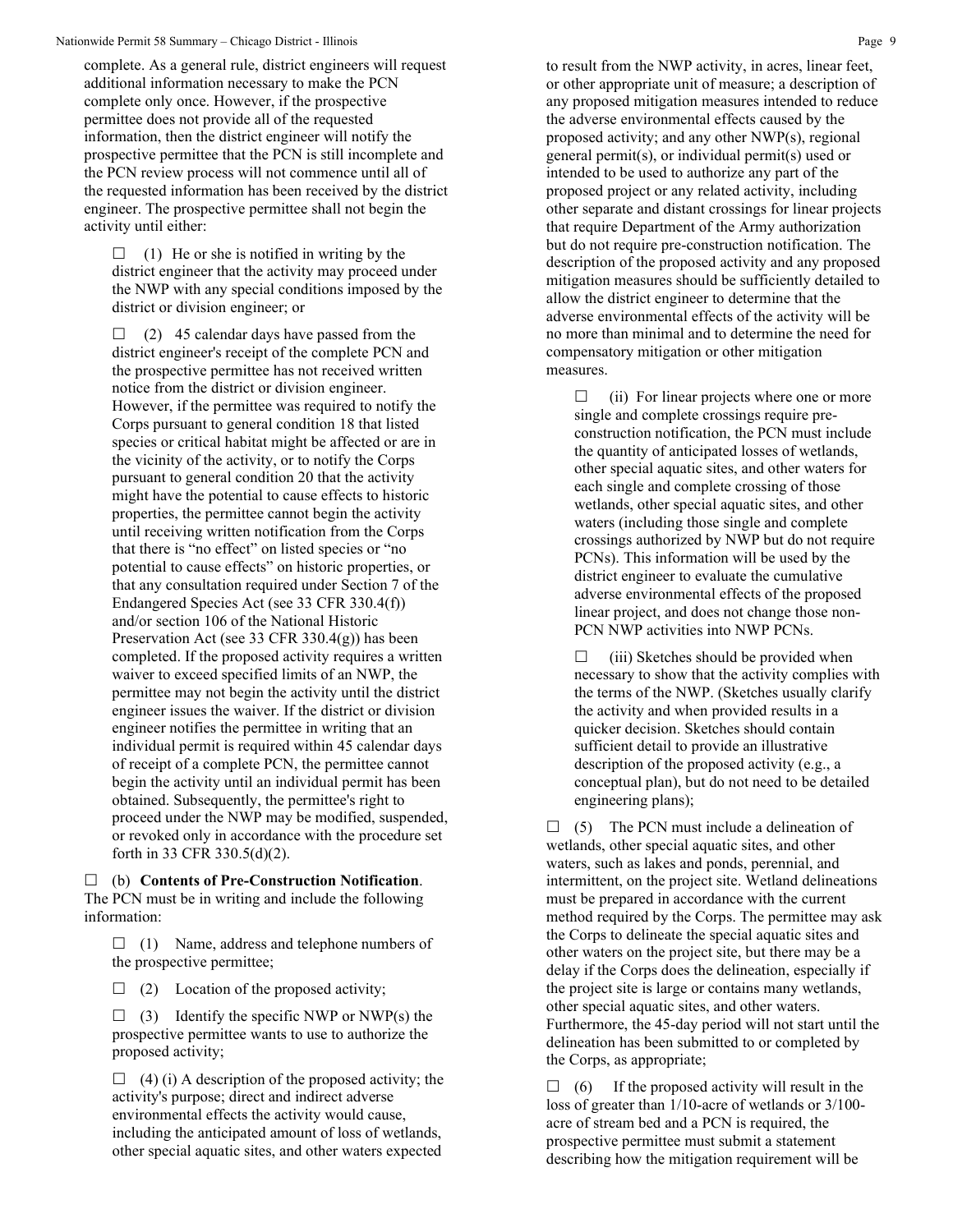satisfied, or explaining why the adverse environmental effects are no more than minimal and why compensatory mitigation should not be required. As an alternative, the prospective permittee may submit a conceptual or detailed mitigation plan.

 $\Box$  (7) For non-federal permittees, if any listed species (or species proposed for listing) or designated critical habitat (or critical habitat proposed for such designation) might be affected or is in the vicinity of the activity, or if the activity is located in designated critical habitat (or critical habitat proposed for such designation), the PCN must include the name(s) of those endangered or threatened species (or species proposed for listing) that might be affected by the proposed activity or utilize the designated critical habitat (or critical habitat proposed for such designation) that might be affected by the proposed activity. For NWP activities that require pre-construction notification, Federal permittees must provide documentation demonstrating compliance with the Endangered Species Act;

 $\Box$  (8) For non-federal permittees, if the NWP activity might have the potential to cause effects to a historic property listed on, determined to be eligible for listing on, or potentially eligible for listing on, the National Register of Historic Places, the PCN must state which historic property might have the potential to be affected by the proposed activity or include a vicinity map indicating the location of the historic property. For NWP activities that require preconstruction notification, Federal permittees must provide documentation demonstrating compliance with section 106 of the National Historic Preservation Act;

 $\Box$  (9) For an activity that will occur in a component of the National Wild and Scenic River System, or in a river officially designated by Congress as a "study river" for possible inclusion in the system while the river is in an official study status, the PCN must identify the Wild and Scenic River or the "study river" (see general condition 16); and

 $\Box$  (10) For an NWP activity that requires permission from, or review by, the Corps pursuant to 33 U.S.C. 408 because it will alter or temporarily or permanently occupy or use a U.S. Army Corps of Engineers federally authorized civil works project, the pre-construction notification must include a statement confirming that the project proponent has submitted a written request for section 408 permission from, or review by, the Corps office having jurisdiction over that USACE project.

 (c) **Form of Pre-Construction Notification.** The nationwide permit pre-construction notification form (Form ENG 6082) should be used for NWP PCNs. A letter containing the required information may also be used. Applicants may provide electronic files of PCNs and supporting materials if the district engineer has established tools and procedures for electronic submittals.

#### (d) **Agency Coordination**:

 $\Box$  (1) The district engineer will consider any comments from Federal and state agencies concerning the proposed activity's compliance with the terms and conditions of the NWPs and the need for mitigation to reduce the activity's adverse environmental effects so that they are no more than minimal.

 $\Box$  (2) Agency coordination is required for:

i) All NWP activities that require preconstruction notification and result in the loss of greater than 1/2-acre of waters of the United States;

ii) NWP 13 activities in excess of 500 linear feet, fills greater than one cubic yard per running foot, or involve discharges of dredged or fill material into special aquatic sites; and

(iii) NWP 54 activities in excess of 500 linear feet, or that extend into the waterbody more than 30 feet from the mean low water line in tidal waters or the ordinary high water mark in the Great Lakes.

 $\Box$  (3) When agency coordination is required, the district engineer will immediately provide (e.g., via email, facsimile transmission, overnight mail, or other expeditious manner) a copy of the complete PCN to the appropriate Federal or state offices (FWS, state natural resource or water quality agency, EPA, and, if appropriate, the NMFS). With the exception of NWP 37, these agencies will have 10 calendar days from the date the material is transmitted to notify the district engineer via telephone, facsimile transmission, or email that they intend to provide substantive, site-specific comments. The comments must explain why the agency believes the adverse environmental effects will be more than minimal. If so contacted by an agency, the district engineer will wait an additional 15 calendar days before making a decision on the pre-construction notification. The district engineer will fully consider agency comments received within the specified time frame concerning the proposed activity's compliance with the terms and conditions of the NWPs, including the need for mitigation to ensure that the net adverse environmental effects of the proposed activity are no more than minimal. The district engineer will provide no response to the resource agency, except as provided below. The district engineer will indicate in the administrative record associated with each preconstruction notification that the resource agencies' concerns were considered. For NWP 37, the emergency watershed protection and rehabilitation activity may proceed immediately in cases where there is an unacceptable hazard to life or a significant loss of property or economic hardship will occur. The district engineer will consider any comments received to decide whether the NWP 37 authorization should be modified, suspended, or revoked in accordance with the procedures at 33 CFR 330.5.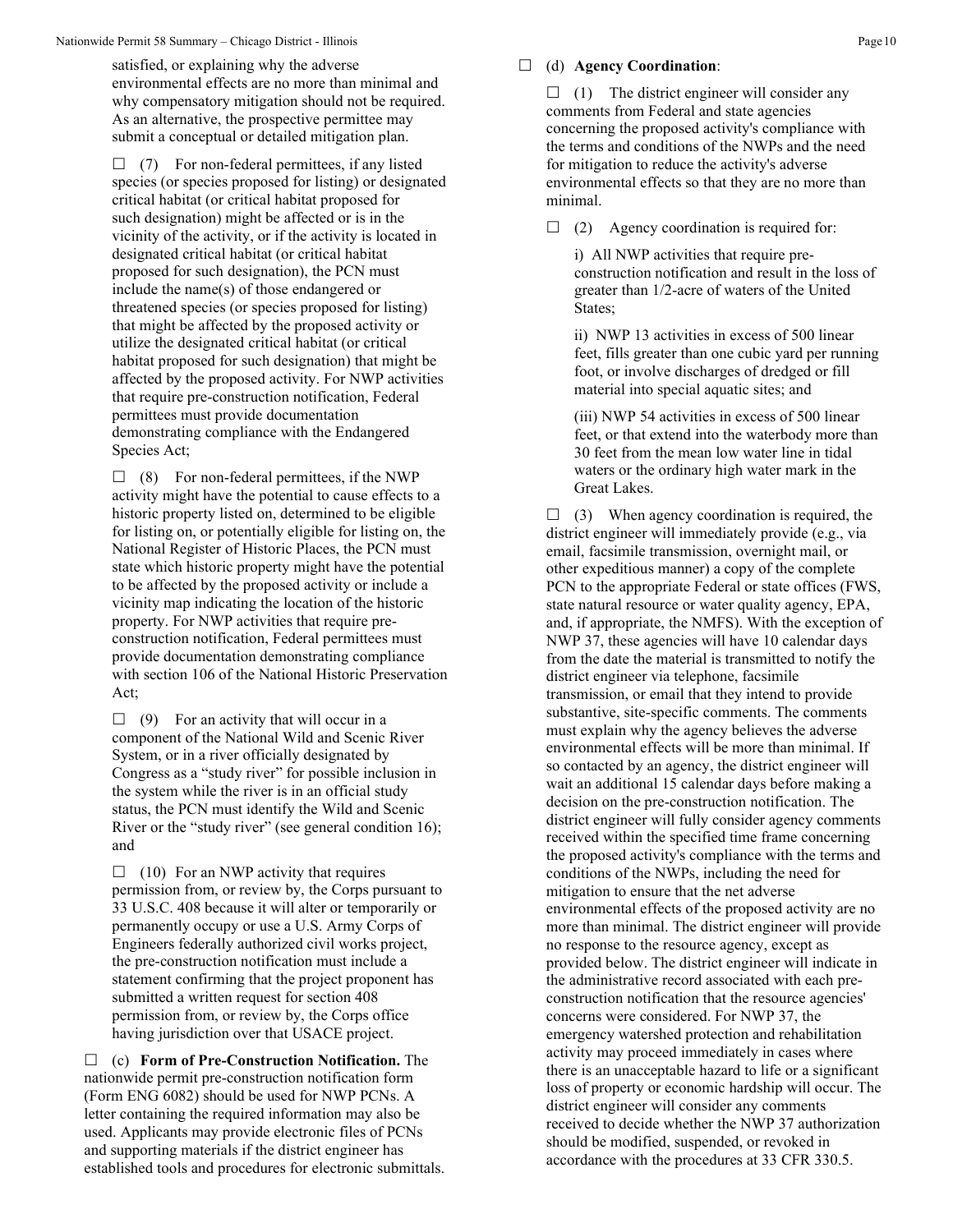$\Box$  (4) In cases of where the prospective permittee is not a Federal agency, the district engineer will provide a response to NMFS within 30 calendar days of receipt of any Essential Fish Habitat conservation recommendations, as required by section 305(b)(4)(B) of the Magnuson-Stevens Fishery Conservation and Management Act.

 $\Box$  (5) Applicants are encouraged to provide the Corps with either electronic files or multiple copies of pre-construction notifications to expedite agency coordination.

## **C. District Engineer's Decision**

 $\Box$  1. In reviewing the PCN for the proposed activity, the district engineer will determine whether the activity authorized by the NWP will result in more than minimal individual or cumulative adverse environmental effects or may be contrary to the public interest. If a project proponent requests authorization by a specific NWP, the district engineer should issue the NWP verification for that activity if it meets the terms and conditions of that NWP, unless he or she determines, after considering mitigation, that the proposed activity will result in more than minimal individual and cumulative adverse effects on the aquatic environment and other aspects of the public interest and exercises discretionary authority to require an individual permit for the proposed activity. For a linear project, this determination will include an evaluation of the single and complete crossings of waters of the United States that require PCNs to determine whether they individually satisfy the terms and conditions of the NWP(s), as well as the cumulative effects caused by all of the crossings of waters of the United States authorized by NWP. If an applicant requests a waiver of an applicable limit, as provided for in NWPs 13, 36, or 54, the district engineer will only grant the waiver upon a written determination that the NWP activity will result in only minimal individual and cumulative adverse environmental effects.

 $\Box$  2. When making minimal adverse environmental effects determinations the district engineer will consider the direct and indirect effects caused by the NWP activity. He or she will also consider the cumulative adverse environmental effects caused by activities authorized by NWP and whether those cumulative adverse environmental effects are no more than minimal. The district engineer will also consider site specific factors, such as the environmental setting in the vicinity of the NWP activity, the type of resource that will be affected by the NWP activity, the functions provided by the aquatic resources that will be affected by the NWP activity, the degree or magnitude to which the aquatic resources perform those functions, the extent that aquatic resource functions will be lost as a result of the NWP activity (e.g., partial or complete loss), the duration of the adverse effects (temporary or permanent), the importance of the aquatic resource functions to the region (e.g., watershed or ecoregion), and mitigation required by the district engineer. If an appropriate functional or condition assessment method is available and practicable to use, that assessment method may be used by the district engineer to assist in the minimal adverse environmental effects determination. The district engineer may add case-specific special conditions to the NWP authorization to address site-specific environmental concerns.

 $\Box$  3. If the proposed activity requires a PCN and will result in a loss of greater than 1/10-acre of wetlands or 3/100-acre of stream bed, the prospective permittee should submit a mitigation proposal with the PCN. Applicants may also propose compensatory mitigation for NWP activities with smaller impacts, or for impacts to other types of waters. The district engineer will consider any proposed compensatory mitigation or other mitigation measures the applicant has included in the proposal in determining whether the net adverse environmental effects of the proposed activity are no more than minimal. The compensatory mitigation proposal may be either conceptual or detailed. If the district engineer determines that the activity complies with the terms and conditions of the NWP and that the adverse environmental effects are no more than minimal, after considering mitigation, the district engineer will notify the permittee and include any activity-specific conditions in the NWP verification the district engineer deems necessary. Conditions for compensatory mitigation requirements must comply with the appropriate provisions at [33 CFR 332.3\(](https://www.federalregister.gov/select-citation/2021/01/13/33-CFR-332.3)k). The district engineer must approve the final mitigation plan before the permittee commences work in waters of the United States, unless the district engineer determines that prior approval of the final mitigation plan is not practicable or not necessary to ensure timely completion of the required compensatory mitigation. If the prospective permittee elects to submit a compensatory mitigation plan with the PCN, the district engineer will expeditiously review the proposed compensatory mitigation plan. The district engineer must review the proposed compensatory mitigation plan within 45 calendar days of receiving a complete PCN and determine whether the proposed mitigation would ensure that the NWP activity results in no more than minimal adverse environmental effects. If the net adverse environmental effects of the NWP activity (after consideration of the mitigation proposal) are determined by the district engineer to be no more than minimal, the district engineer will provide a timely written response to the applicant. The response will state that the NWP activity can proceed under the terms and conditions of the NWP, including any activity-specific conditions added to the NWP authorization by the district engineer.

 $\Box$  4. If the district engineer determines that the adverse environmental effects of the proposed activity are more than minimal, then the district engineer will notify the applicant either: (a) That the activity does not qualify for authorization under the NWP and instruct the applicant on the procedures to seek authorization under an individual permit; (b) that the activity is authorized under the NWP subject to the applicant's submission of a mitigation plan that would reduce the adverse environmental effects so that they are no more than minimal; or (c) that the activity is authorized under the NWP with specific modifications or conditions. Where the district engineer determines that mitigation is required to ensure no more than minimal adverse environmental effects, the activity will be authorized within the 45-day PCN period (unless additional time is required to comply with general conditions 18, 20, and/or 31), with activity-specific conditions that state the mitigation requirements. The authorization will include the necessary conceptual or detailed mitigation plan or a requirement that the applicant submit a mitigation plan that would reduce the adverse environmental effects so that they are no more than minimal. When compensatory mitigation is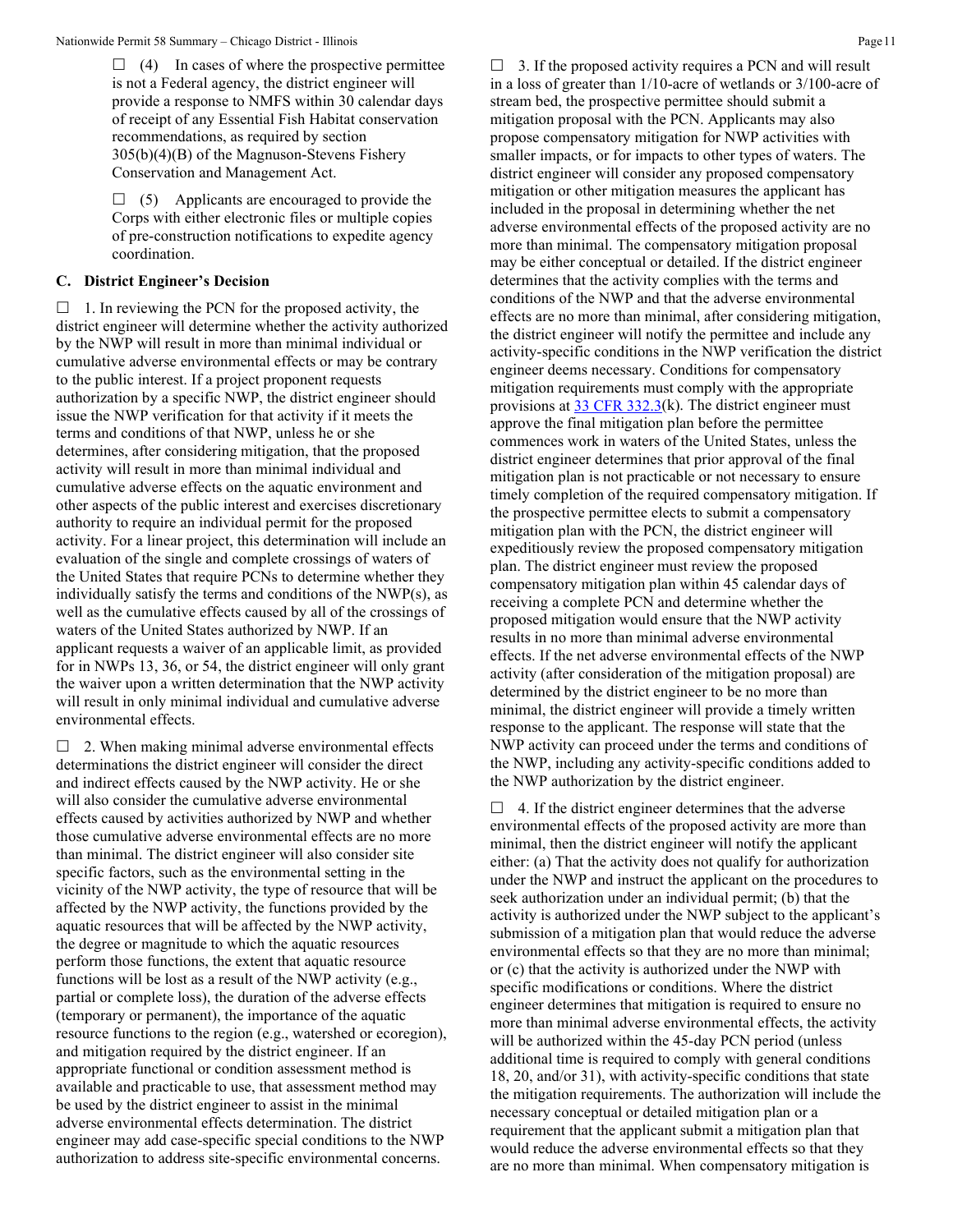required, no work in waters of the United States may occur until the district engineer has approved a specific mitigation plan or has determined that prior approval of a final mitigation plan is not practicable or not necessary to ensure timely completion of the required compensatory mitigation.

## D. **Further Information**

1. District engineers have authority to determine if an activity complies with the terms and conditions of an NWP.

2. NWPs do not obviate the need to obtain other federal, state, or local permits, approvals, or authorizations required by law.

3. NWPs do not grant any property rights or exclusive privileges.

4. NWPs do not authorize any injury to the property or rights of others.

5. NWPs do not authorize interference with any existing or proposed Federal project (see general condition 31).

## E. **Definitions**

**Best management practices (BMPs)**: Policies, practices, procedures, or structures implemented to mitigate the adverse environmental effects on surface water quality resulting from development. BMPs are categorized as structural or nonstructural.

**Compensatory mitigation**: The restoration (re-establishment or rehabilitation), establishment (creation), enhancement, and/or in certain circumstances preservation of aquatic resources for the purposes of offsetting unavoidable adverse impacts which remain after all appropriate and practicable avoidance and minimization has been achieved.

**Currently serviceable**: Useable as is or with some maintenance, but not so degraded as to essentially require reconstruction.

**Direct effects**: Effects that are caused by the activity and occur at the same time and place.

**Discharge**: The term "discharge" means any discharge of dredged or fill material into waters of the United States.

**Ecological reference:** A model used to plan and design an aquatic habitat and riparian area restoration, enhancement, or establishment activity under NWP 27. An ecological reference may be based on the structure, functions, and dynamics of an aquatic habitat type or a riparian area type that currently exists in the region where the proposed NWP 27 activity is located. Alternatively, an ecological reference may be based on a conceptual model for the aquatic habitat type or riparian area type to be restored, enhanced, or established as a result of the proposed NWP 27 activity. An ecological reference takes into account the range of variation of the aquatic habitat type or riparian area type in the region.

**Enhancement**: The manipulation of the physical, chemical, or biological characteristics of an aquatic resource to heighten, intensify, or improve a specific aquatic resource function(s). Enhancement results in the gain of selected aquatic resource function(s), but may also lead to a decline in other aquatic resource function(s). Enhancement does not result in a gain in aquatic resource area.

**Establishment (creation):** The manipulation of the physical, chemical, or biological characteristics present to develop an aquatic resource that did not previously exist at an upland site. Establishment results in a gain in aquatic resource area.

**High Tide Line**: The line of intersection of the land with the water's surface at the maximum height reached by a rising tide. The high tide line may be determined, in the absence of actual data, by a line of oil or scum along shore objects, a more or less continuous deposit of fine shell or debris on the foreshore or berm, other physical markings or characteristics, vegetation lines, tidal gages, or other suitable means that delineate the general height reached by a rising tide. The line encompasses spring high tides and other high tides that occur with periodic frequency but does not include storm surges in which there is a departure from the normal or predicted reach of the tide due to the piling up of water against a coast by strong winds such as those accompanying a hurricane or other intense storm.

**Historic Property**: Any prehistoric or historic district, site (including archaeological site), building, structure, or other object included in, or eligible for inclusion in, the National Register of Historic Places maintained by the Secretary of the Interior. This term includes artifacts, records, and remains that are related to and located within such properties. The term includes properties of traditional religious and cultural importance to an Indian tribe or Native Hawaiian organization and that meet the National Register criteria (36 CFR part 60).

**Independent utility**: A test to determine what constitutes a single and complete non-linear project in the Corps Regulatory Program. A project is considered to have independent utility if it would be constructed absent the construction of other projects in the project area. Portions of a multi-phase project that depend upon other phases of the project do not have independent utility. Phases of a project that would be constructed even if the other phases were not built can be considered as separate single and complete projects with independent utility.

**Indirect effects**: Effects that are caused by the activity and are later in time or farther removed in distance, but are still reasonably foreseeable.

**Loss of waters of the United States**: Waters of the United States that are permanently adversely affected by filling, flooding, excavation, or drainage because of the regulated activity. The loss of stream bed includes the acres of stream bed that are permanently adversely affected by filling or excavation because of the regulated activity. Permanent adverse effects include permanent discharges of dredged or fill material that change an aquatic area to dry land, increase the bottom elevation of a waterbody, or change the use of a waterbody. The acreage of loss of waters of the United States is a threshold measurement of the impact to jurisdictional waters for determining whether a project may qualify for an NWP; it is not a net threshold that is calculated after considering compensatory mitigation that may be used to offset losses of aquatic functions and services. Waters of the United States temporarily filled, flooded, excavated, or drained, but restored to pre-construction contours and elevations after construction, are not included in the measurement of loss of waters of the United States. Impacts resulting from activities that do not require Department of the Army authorization, such as activities eligible for exemptions under section 404(f) of the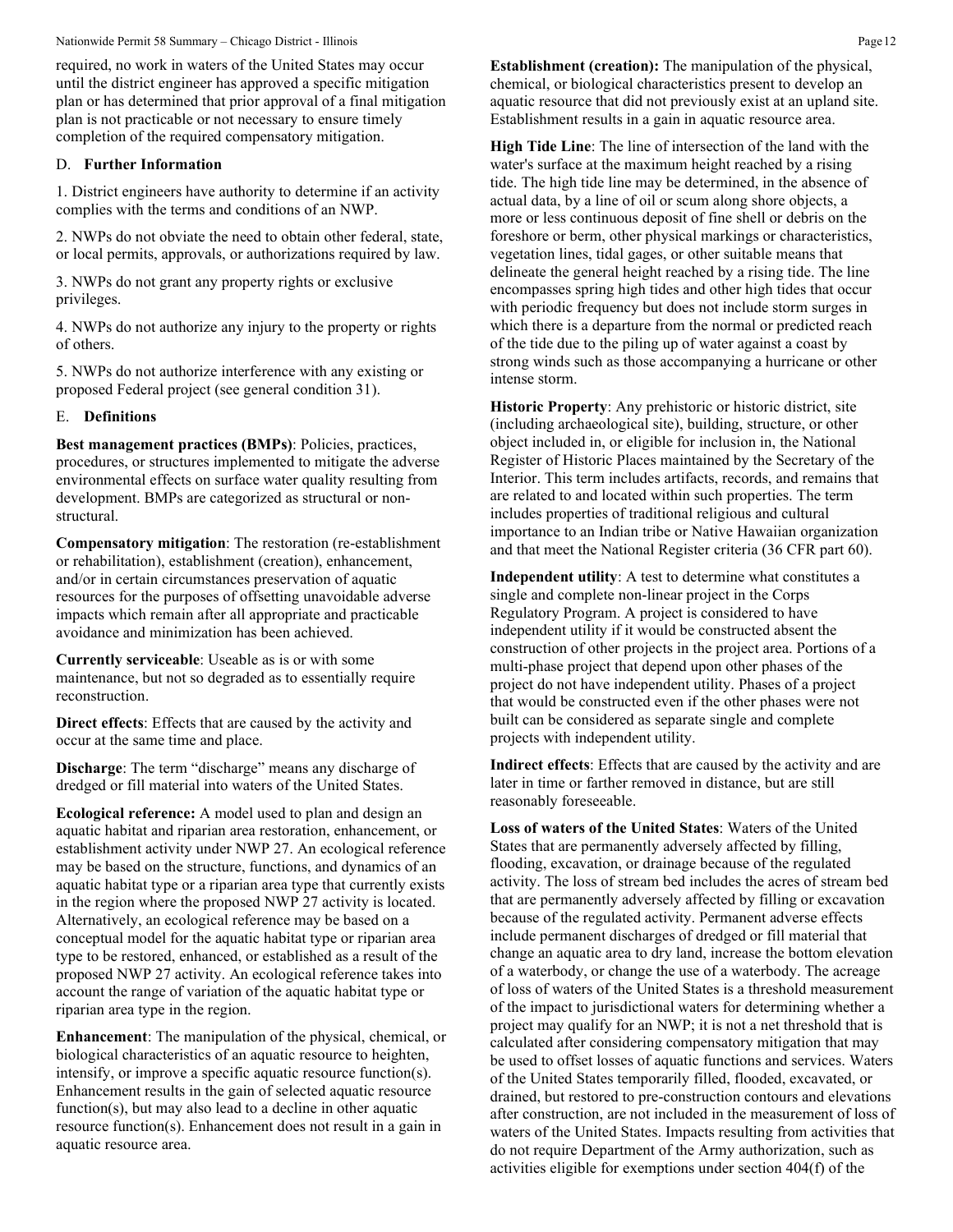Clean Water Act, are not considered when calculating the loss of waters of the United States.

**Navigable waters:** Waters subject to section 10 of the Rivers and Harbors Act of 1899. These waters are defined at 33 CFR part 329.

**Non-tidal wetland**: A non-tidal wetland is a wetland that is not subject to the ebb and flow of tidal waters. Non-tidal wetlands contiguous to tidal Start Printed Page 57394waters are located landward of the high tide line (i.e., spring high tide line).

**Open water:** For purposes of the NWPs, an open water is any area that in a year with normal patterns of precipitation has water flowing or standing above ground to the extent that an ordinary high water mark can be determined. Aquatic vegetation within the area of flowing or standing water is either non-emergent, sparse, or absent. Vegetated shallows are considered to be open waters. Examples of "open waters" include rivers, streams, lakes, and ponds.

**Ordinary High Water Mark**: The term ordinary high water mark means that line on the shore established by the fluctuations of water and indicated by physical characteristics such as a clear, natural line impressed on the bank, shelving, changes in the character of soil, destruction of terrestrial vegetation, the presence of litter and debris, or other appropriate means that consider the characteristics of the surrounding areas.

**Perennial stream**: A perennial stream has surface water flowing continuously year-round during a typical year.

**Practicable**: Available and capable of being done after taking into consideration cost, existing technology, and logistics in light of overall project purposes.

**Pre-construction notification:** A request submitted by the project proponent to the Corps for confirmation that a particular activity is authorized by nationwide permit. The request may be a permit application, letter, or similar document that includes information about the proposed work and its anticipated environmental effects. Pre-construction notification may be required by the terms and conditions of a nationwide permit, or by regional conditions. A preconstruction notification may be voluntarily submitted in cases where pre-construction notification is not required and the project proponent wants confirmation that the activity is authorized by nationwide permit.

**Preservation**: The removal of a threat to, or preventing the decline of, aquatic resources by an action in or near those aquatic resources. This term includes activities commonly associated with the protection and maintenance of aquatic resources through the implementation of appropriate legal and physical mechanisms. Preservation does not result in a gain of aquatic resource area or functions.

**Re-establishment**: The manipulation of the physical, chemical, or biological characteristics of a site with the goal of returning natural/historic functions to a former aquatic resource. Re-establishment results in rebuilding a former aquatic resource and results in a gain in aquatic resource area and functions.

**Rehabilitation**: The manipulation of the physical, chemical, or biological characteristics of a site with the goal of repairing natural/historic functions to a degraded aquatic resource. Rehabilitation results in a gain in aquatic resource function, but does not result in a gain in aquatic resource area.

**Restoration**: The manipulation of the physical, chemical, or biological characteristics of a site with the goal of returning natural/historic functions to a former or degraded aquatic resource. For the purpose of tracking net gains in aquatic resource area, restoration is divided into two categories: Reestablishment and rehabilitation.

**Riffle and pool complex**: Riffle and pool complexes are special aquatic sites under the 404(b)(1) Guidelines. Riffle and pool complexes sometimes characterize steep gradient sections of streams. Such stream sections are recognizable by their hydraulic characteristics. The rapid movement of water over a course substrate in riffles results in a rough flow, a turbulent surface, and high dissolved oxygen levels in the water. Pools are deeper areas associated with riffles. A slower stream velocity, a streaming flow, a smooth surface, and a finer substrate characterize pools.

**Riparian areas**: Riparian areas are lands next to streams, lakes, and estuarine-marine shorelines. Riparian areas are transitional between terrestrial and aquatic ecosystems, through which surface and subsurface hydrology connects riverine, lacustrine, estuarine, and marine waters with their adjacent wetlands, non-wetland waters, or uplands. Riparian areas provide a variety of ecological functions and services and help improve or maintain local water quality. (See general condition 23.)

**Shellfish seeding**: The placement of shellfish seed and/or suitable substrate to increase shellfish production. Shellfish seed consists of immature individual shellfish or individual shellfish attached to shells or shell fragments (i.e., spat on shell). Suitable substrate may consist of shellfish shells, shell fragments, or other appropriate materials placed into waters for shellfish habitat.

**Single and complete linear project:** A linear project is a project constructed for the purpose of getting people, goods, or services from a point of origin to a terminal point, which often involves multiple crossings of one or more waterbodies at separate and distant locations. The term "single and complete project" is defined as that portion of the total linear project proposed or accomplished by one owner/developer or partnership or other association of owners/developers that includes all crossings of a single water of the United States (i.e., a single waterbody) at a specific location. For linear projects crossing a single or multiple waterbodies several times at separate and distant locations, each crossing is considered a single and complete project for purposes of NWP authorization. However, individual channels in a braided stream or river, or individual arms of a large, irregularly shaped wetland or lake, etc., are not separate waterbodies, and crossings of such features cannot be considered separately.

**Single and complete non-linear project**: For non-linear projects, the term "single and complete project" is defined at 33 CFR 330.2(i) as the total project proposed or accomplished by one owner/developer or partnership or other association of owners/developers. A single and complete non-linear project